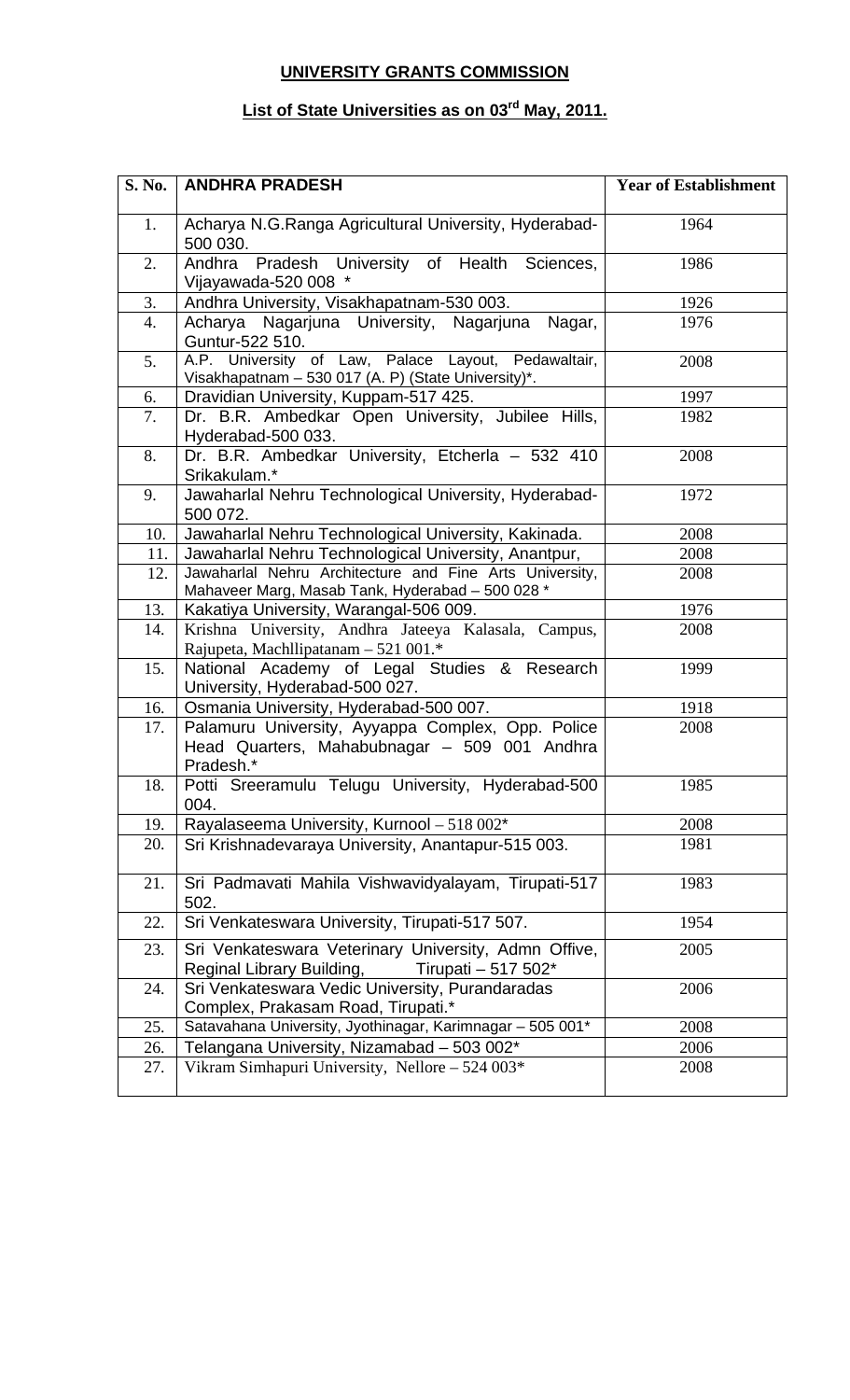| 28. | Adikavi Nannaya University, Jaya Krishnapuram,<br>Rajahmundry - 533 105, Andhra Pradesh.*                                           | 2006 |
|-----|-------------------------------------------------------------------------------------------------------------------------------------|------|
| 29. | Yogi Vemana University, Vemanapuram, Kadapa - 516<br>$003, *$                                                                       | 2006 |
| 30. | Mahatma Gandhi Univesity, Panagal, Nalgonda - 500 803,<br>Andhra Pradesh*(Former name of the University was<br>Nalgonda University) | 2008 |
|     | <b>ASSAM</b>                                                                                                                        |      |
| 31. | Assam Agricultural University, Jorhat- 785 013                                                                                      | 1968 |
| 32. | Dibrugarh University, Dibrugarh-786 004                                                                                             | 1965 |
| 33. | Gauhati University, Guwahati- 781 014                                                                                               | 1948 |
| 34. | Krishna Kanta Handique State Open University, Last<br>Gate, Dispur, Guwahati - 781 006.*                                            | 2007 |
|     | <b>BIHAR</b>                                                                                                                        |      |
| 35. | Bhimrao Ambedkar<br><b>Bihar</b><br>University,<br><b>Babasaheb</b><br>Muzaffarpur-842 001                                          | 1952 |
| 36. | Bhupendra Narayan Mandal University, Madhepura -<br>852 113.                                                                        | 1993 |
| 37. | Chanakya National Law University, A. N. Sinha Institute<br>of Social Studies Campus, Gandhi Maidan, Patna - 800<br>001*             | 2006 |
| 38. | Jai Prakash University, Chhapra -8410301.                                                                                           | 1995 |
| 39. | K.S.Darbhanga Sanskrit Vishwavidyalaya, Darbhanga-<br>846 008                                                                       | 1961 |
| 40. | Lalit Narayan Mithila University, Darbhanga- 846008                                                                                 | 1972 |
| 41. | Magadh University, Bodh Gaya.-824 234                                                                                               | 1962 |
| 42. | Maulana Mazharul Haque Arabic & Persian University,<br>3 Polo Road, Patna-800 001 (Bihar). *.                                       | 2004 |
| 43. | $\star$<br>Nalanda Open University, Patna.-800 001                                                                                  | 1995 |
| 44. | Patna University, Patna-800 005                                                                                                     | 1917 |
| 45. | Rajendra Agricultural University, Samastipur- 848 125                                                                               | 1970 |
| 46. | T.M.Bhagalpur University, Bhagalpur- 812 007                                                                                        | 1960 |
| 47. | Veer Kunwar Singh University, Arrah- 802 301<br><b>CHHATTISGARH</b>                                                                 | 1994 |
| 48. | Ayush and Health Sciences University of Chhattisgarh, G.E.<br>Road, Raipur, Chhattisgarh. (State University)*                       | 2008 |
| 49. | Bastar Vishwavidyalaya, jagdalpur, Distt. - Bastar. *                                                                               | 2008 |
| 50. | Chhattisgarh Swami Vivekanand Technical University,<br>North Park Avenue, Sector - 8, Bhilai - 490 009 (C.G)*.                      | 2004 |
| 51. | Hidayatullah National Law University, Civil Lines,<br>Raipur- 492 001.                                                              | 2003 |
| 52. | Indira Gandhi Krishi Vishwavidyalaya, Raipur- 492 006.                                                                              | 1987 |
| 53. | Indira Kala Sangeet Vishwavidyalaya, Khairagarh- 491<br>881.                                                                        | 1956 |
| 54. | Kushabhau<br>Thakre Patrakarita Avam<br>Jansanchar<br>Vishwavidyalaya, Raipur (Chhattisgarh)*.                                      | 2004 |
| 55. | Pt. Ravishankar Shukla University, Raipur-492 010                                                                                   | 1964 |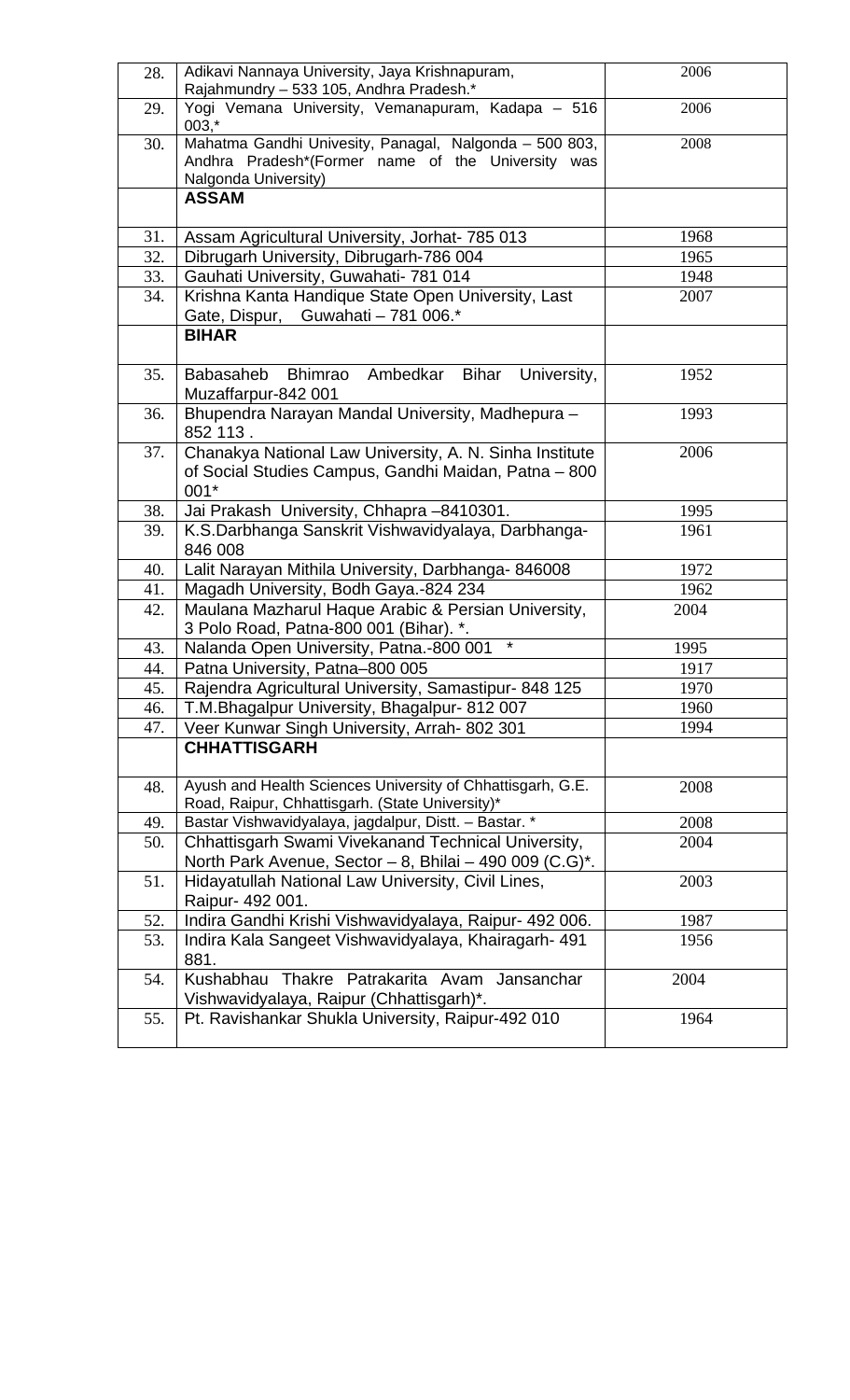| 56. | Pt. Sundarlal Sharma (Open) University, Bilaspur,<br>Chhatisgarh*                                                                | 2004 |
|-----|----------------------------------------------------------------------------------------------------------------------------------|------|
| 57. | Sarguja University, Ambikapur.*                                                                                                  | 2008 |
|     | <b>GOA</b>                                                                                                                       |      |
| 58. | Goa University, Goa- 403 206                                                                                                     | 1985 |
|     | <b>GUJARAT</b>                                                                                                                   |      |
| 59. | Anand Agricultural Univerisity, Anand*                                                                                           | 2004 |
| 60. | Bhavnagar University, Bhavnagar- 364 002                                                                                         | 1978 |
| 61. | Centre for Environmental Planning and Technology<br>University, University Road, Narvrangpura Ahemdabad-<br>380 009 (Gujarat)*   | 2005 |
| 62. | Dharmsinh Desai University, College Road, Nadiad-387<br>001 (Gujarat).<br>(converted from Deemed University to State University) | 2000 |
| 63. | Babasaheb<br>Ambedkar<br>University,<br>Dr.<br>Open<br>Ahmedabad - 380 003 *                                                     | 1995 |
| 64. | Gujarat Agricultural University, Sardar Krushinagar,<br>Banaskantha-385 506                                                      | 1972 |
| 65. | Gujarat Ayurveda University, Jamnagar-361 008.                                                                                   | 1968 |
| 66. | Gujarat National Law University, E-4 GIDC, Electronics<br>Estate, Gandhinagar- 382 028                                           | 2003 |
| 67. | Gujarat University, Ahmedabad- 380 009                                                                                           | 1950 |
| 68. | Gujarat Technological University, JACPC Building,<br>L.D.College of Engineering Campus, Navrangpura,<br>Ahmedabad, Gujarat.*     | 2007 |
| 69. | Hemchandracharya North Gujarat University, P.B. No.<br>21, University Road, Patan-384 265                                        | 1986 |
| 70. | Krantiguru Shyamji Krishna<br>Verma<br>Kachchh<br>University, CS-60, Jubilee Ground, Bhuj-Kachchh-370<br>001*                    | 2004 |
| 71. | Maharaja Sayajirao University of Baroda, Vadodara-390<br>002                                                                     | 1949 |
| 72. | Sardar Patel University, Vallabh Vidyanagar-388 120                                                                              | 1955 |
| 73. | Saurashtra University, Rajkot-360 005                                                                                            | 1955 |
| 74. | South Gujarat University, Surat-395 007                                                                                          | 1965 |
| 75. | Shree Somnath Sanskrit University, Ta: Veraval, District<br>Junagarh-362268 (Gujarat)*.                                          | 2005 |
|     | <b>HARYANA</b>                                                                                                                   |      |
| 76. | Bhagat Phool Singh Mahila Vishwavidyalaya, Khanpur<br>Kalan Sonipat, Haryana.                                                    | 2006 |
| 77. | Chaudhary Devi Lal University, Sirsa.                                                                                            | 2003 |
| 78. | Choudhary<br>Charan<br>Singh<br>Haryana<br>Agricultural<br>University, Hisar-125 004                                             | 1970 |
| 79. | Deen Bandhu Chhotu Ram University of Science &<br>Technology, Murthal, Haryana.                                                  | 2006 |
| 80. | Pt. Bhagwat Dayal Sharma University of Health Sciences,<br>Rohtak, Haryana.                                                      |      |
| 81. | University of<br>Jambeshwar<br>Science<br>Guru<br>and<br>Technology, Hisar,- 125 001                                             | 1995 |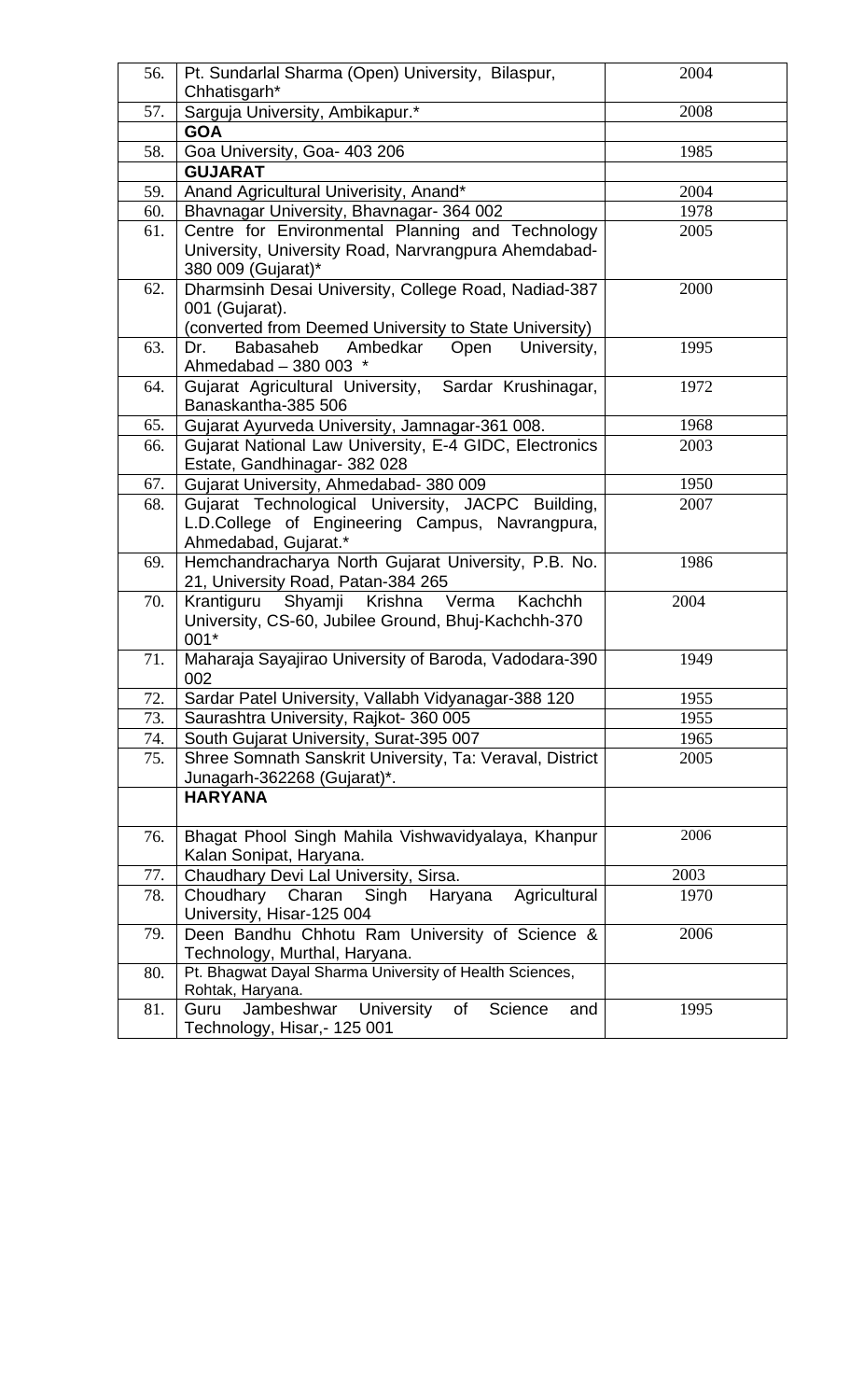| 82.  | Kurukshetra University, Kurukshetra- 136 119                                                               | 1956 |
|------|------------------------------------------------------------------------------------------------------------|------|
| 83.  | Maharishi Dayanand University, Rohtak-124 001                                                              | 1976 |
| 84.  | YMCA University of Science & Technology, Faridabad-                                                        | 2011 |
|      | 121006, Haryana                                                                                            |      |
|      | <b>HIMACHAL PRADESH</b>                                                                                    |      |
|      |                                                                                                            |      |
| 85.  | Dr. Y.S. Parmar University of Horticulture & Forestry,                                                     | 1986 |
|      | Nauni- 173 230                                                                                             |      |
| 86.  | Himachal Pradesh University, Shimla-171 005                                                                | 1970 |
| 87.  | Himachal Pradhesh Agriculture University, Palampur-                                                        | 1978 |
|      | 176 062.                                                                                                   |      |
|      | <b>JAMMU &amp; KASHMIR</b>                                                                                 |      |
|      |                                                                                                            |      |
| 88.  | Baba Ghulam Shah Badshah University, Rajouri Camp                                                          | 2005 |
|      | Office, Bye-Pass Road, Opp. Channi Himmat, Jammu*.                                                         |      |
| 89.  | Kashmir University, Srinagar-190 006                                                                       | 1949 |
| 90.  | Sher-e-Kashmir University of Agricultural Science &                                                        | 1982 |
|      | Technology, Srinagar-191 121.                                                                              |      |
| 91.  | Shri Mata Vaishno Devi University, Camp Office: 27                                                         | 2004 |
|      | A/D, Gandhinagar, Jammu-180 004.                                                                           |      |
| 92.  | Islamic University of Science & Technology University,                                                     | 2005 |
|      | University Avenue, Awantipora, Pulwama - 192 122 (J                                                        |      |
|      | $kK$ <sup>*</sup>                                                                                          |      |
| 93.  | Jammu University, Jammu Tawi-180 006                                                                       | 1968 |
|      | <b>JHARKHAND</b>                                                                                           |      |
|      |                                                                                                            |      |
| 94.  | Birsa Agricultural University, Ranchi-834 006<br>Kolhan University, Chaibasa, West Singhbhum. (Jharkhand)* | 1980 |
| 95.  |                                                                                                            | 2007 |
| 96.  | Nilamber-Pitamber University, Madininagar, Palamu -<br>822 101.*                                           | 2007 |
| 97.  | Ranchi University, Ranchi-834 001                                                                          | 1960 |
| 98.  | Sido Kanhu University, Dumka-814 101                                                                       | 1992 |
| 99.  | Vinoba Bhave University, Hazaribagh-825 301.                                                               | 1993 |
|      | <b>KARNATAKA</b>                                                                                           |      |
|      |                                                                                                            |      |
| 100. | Bangalore University, Bangalore-560 056                                                                    | 1964 |
| 101. | Davangere University, Shivagangothri, Davangere                                                            | 2009 |
|      | 577 002 Karnataka. (State University)                                                                      |      |
| 102. | Gulbarga University, Gulbarga-585 106                                                                      | 1980 |
| 103. | University, Hampi,<br>Kannada<br>Bellary<br>District,                                                      | 1992 |
|      | Kamalapura-583 276                                                                                         |      |
| 104. | Karnataka University, Dharwad-580 003                                                                      | 1949 |
| 105. | Karnataka State Women University, Bijapur-586 101                                                          | 2004 |
|      | (Karnataka).                                                                                               |      |
| 106. | Kuvempu University, Shankaraghatta-577 451                                                                 | 1987 |
| 107. | Karnataka Veterinary, Animal & Fisheries Science                                                           |      |
|      | University, Nandinagar, PB No. 6, Bidar-585 401                                                            |      |
|      | (Karnataka)*.                                                                                              |      |
| 108. | Karnataka State Law University, Hubli*                                                                     | 2009 |
| 109. | Karnataka State Open University, Mysore-570 006                                                            | 1996 |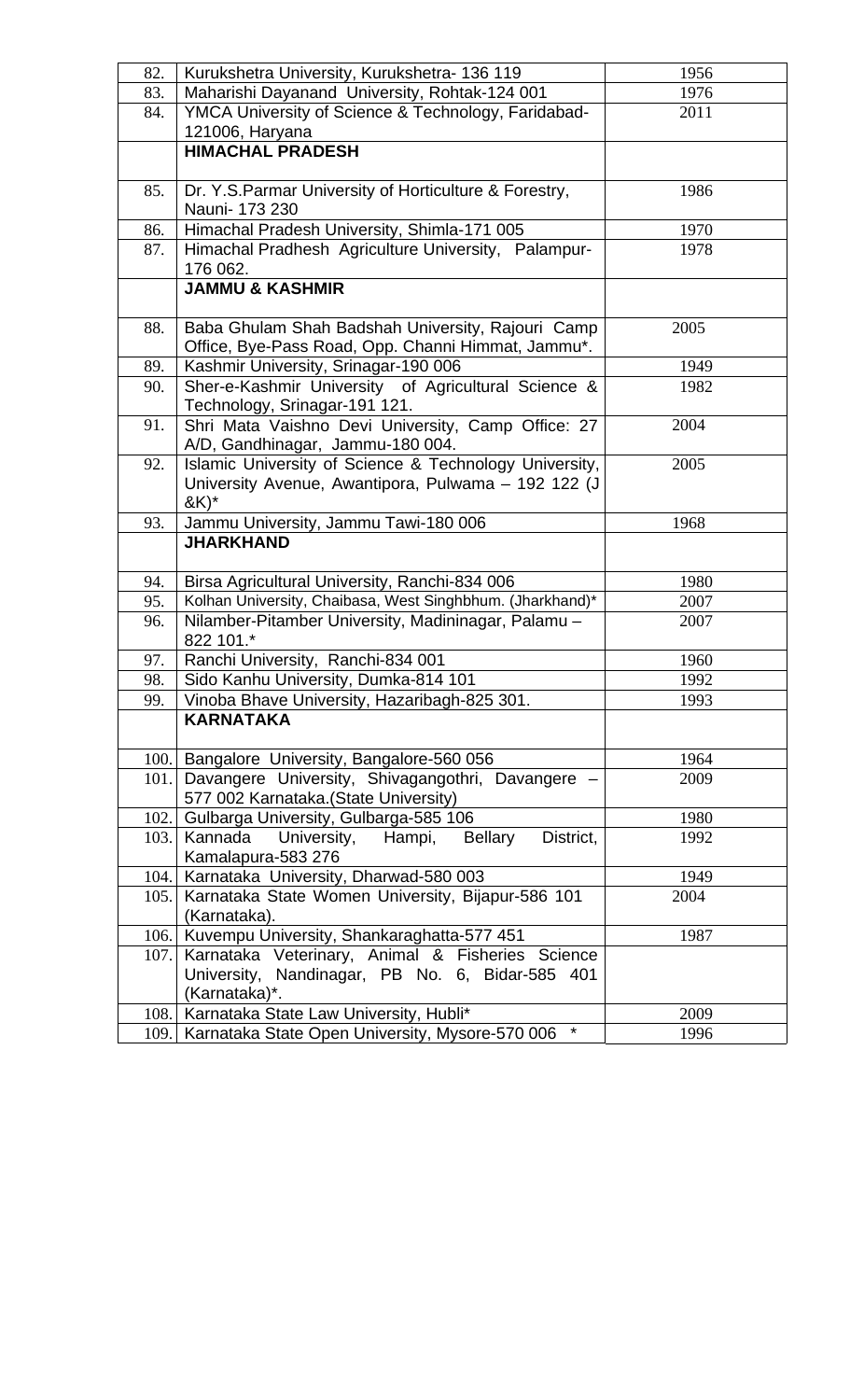| 110. | Mangalore University, Mangalore-574 199                                                                 | 1980 |
|------|---------------------------------------------------------------------------------------------------------|------|
| 111. | Mysore University, Mysore-570 005                                                                       | 1916 |
| 112. | National law School of India University, Bangalore-560                                                  | 1992 |
|      | 072                                                                                                     |      |
| 113. | Rajiv Gandhi University of Health Sciences, Bangalore-<br>560 041 *                                     | 1994 |
| 114. | Tumkur University, 1 <sup>st</sup> Floor, Dr. B.R. Ambedkar Bhavan,                                     | 2004 |
|      | M.G. Road, Tumkur-572 101 (Karnataka)*.                                                                 |      |
|      | 115. University of Agricultural Sciences, Bangalore-560 065                                             | 1964 |
| 116. | University of Agricultural Sciences, Dharwad -580 005                                                   | 1986 |
| 117. | Vesveswaraiah Technological University, Belgaum-590<br>$010*$                                           | 1999 |
|      | <b>KERALA</b>                                                                                           |      |
| 118. | Calicut University, Trichy Palary, Malapuram District,<br>Kozhikode-673 635                             | 1968 |
| 119. | Cochin University of Science & Technology, Kochi-682<br>022                                             | 1971 |
| 120. | Kannur University, Kannur-670 562                                                                       | 1997 |
| 121. | Kerala Agricultural University, Thrissur-680 656                                                        | 1972 |
| 122. | Kerala University, Thiruvananthapuram -695 034                                                          | 1937 |
| 123. | Mahatma Gandhi University, Kottayam -686 560                                                            | 1983 |
| 124. | National University of Advanced Legal Studies (NUALS)<br>Kaloor, Kochi - 682 017, Kerala.*              | 2009 |
| 125. | Shree Sankaracharya University of Sanskrit, Kalady-<br>683 574.                                         | 1994 |
|      | <b>MADHYA PRADESH</b>                                                                                   |      |
|      | 126. Awadesh Pratap Singh University, Rewa-486 003                                                      | 1968 |
| 127. | Barkatullah University, Bhopal-462 026.                                                                 | 1970 |
| 128. | Devi Ahilya Vishwavidyalaya, Indore.-452 001                                                            | 1964 |
| 129. | Jawaharlal Nehru Krishi Vishwavidyalaya, Jabalpur-482<br>004                                            | 1964 |
| 130. | Jiwaji University, Gwalior-474011                                                                       | 1964 |
| 131. | M.G. Gramodaya Vishwavidyalaya, Chitrakoot-485 331,<br>District Satna.                                  | 1993 |
| 132. | Maharishi<br>Mahesh<br>Yogi<br>Vedic<br>Vishwavidyalaya,<br>Jabalpur-482 001 *                          | 1995 |
| 133. | M.P.Bhoj (open) University, Bhopal-462 016.                                                             | 1995 |
| 134. | Makhanlal Chaturvedi Rashtriya Patrakarita National<br>University of Journalism, Bhopal-462 039*        | 1993 |
| 135. | Maharishi Panini Sanskrit Vishwavidyalaya, Ujjain*                                                      | 2008 |
| 136. | Madhya Pradesh Pashu Chikitsa Vigyan Vishwavidyalaya,                                                   | 2009 |
| 137. | Civil Lines, Jabalpur - 482 001 Madhya Pradesh *<br>National Law Institute University, Bhahdbhada Road, | 1999 |
|      | Barkeri Kalan, Bhopal.                                                                                  |      |
| 138. | Rajiv Gandhi Prodoyogiki Vishwavidyalaya, Bhopal-462<br>036                                             | 2004 |
| 139. | Rani Durgavati Vishwavidyalaya, Jabalpur-482 001.                                                       | 1957 |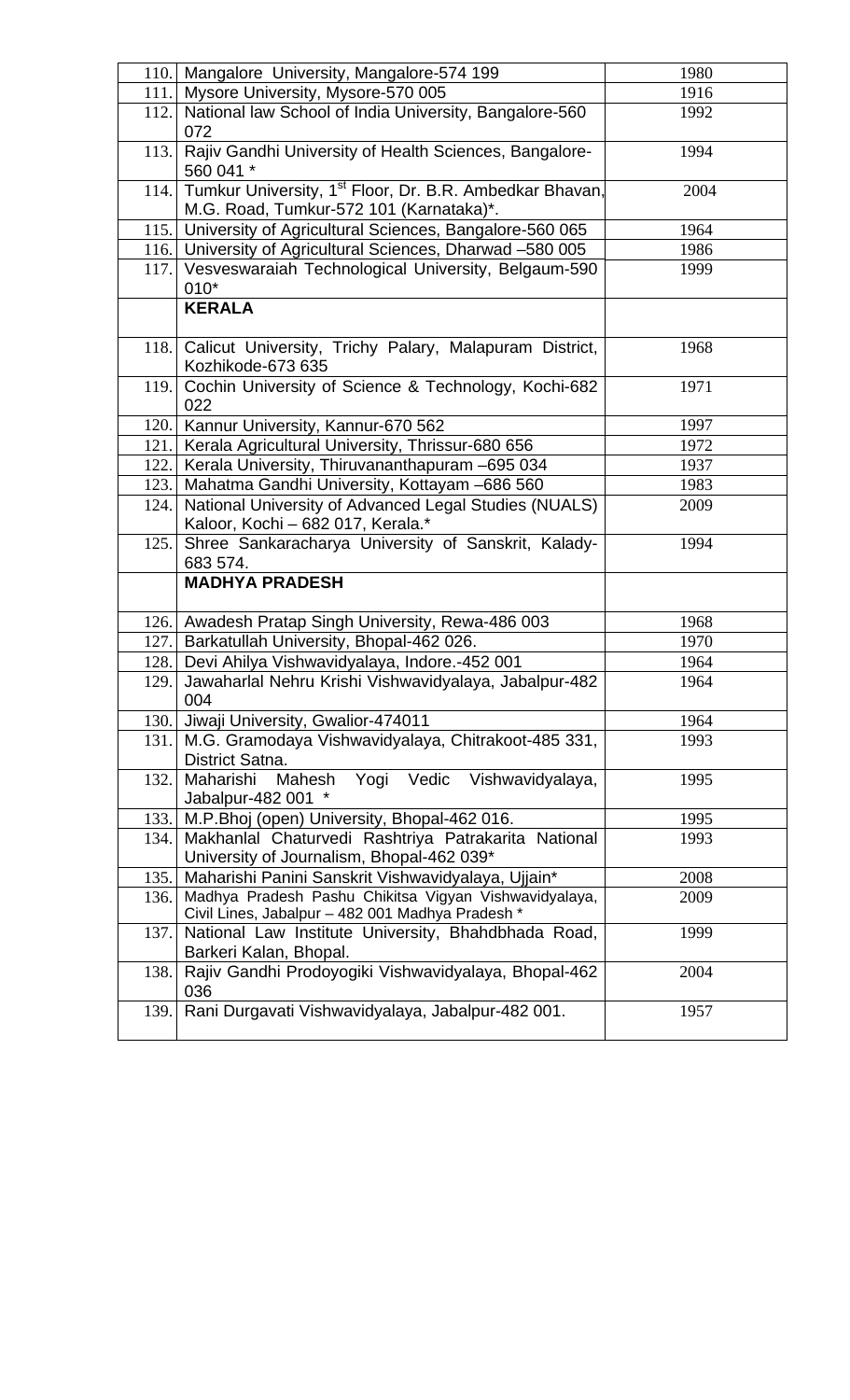|      | 140. Vikram University, Ujjain-456 010                                                 | 1957 |  |  |
|------|----------------------------------------------------------------------------------------|------|--|--|
|      | <b>MAHARASHTRA</b>                                                                     |      |  |  |
| 141. | Dr. Babasaheb Ambedkar Marathwada University,<br>Aurangabad-431 004.                   | 1958 |  |  |
| 142. | Dr. Babasaheb Ambedkar Technological University,<br>Lonere-402 103                     | 1992 |  |  |
| 143. | Dr. Punjabrao Deshmukh Krishi Vidyapeeth, Akola-444<br>104.                            | 1969 |  |  |
| 144. | Kalidas Sanskrit Vishwavidyalaya,<br>Kavi<br>Kulguru<br>Nagpur-441 106 *               | 1999 |  |  |
| 145. | Konkan Krishi Vidyapeeth, Dapoli, District Ratnagiri-415<br>712                        | 1972 |  |  |
| 146. | Maharashtra Animal & Fishery Sciences University,<br>Seminary Hills, Nagpur-440 006. * | 2002 |  |  |
| 147. | Maharashtra University of Health Sciences, Nashik-422<br>$013*$                        | 2000 |  |  |
| 148. | Mahatma Phule Krishi Vidyapeeth, Rahuri-413 722.                                       | 1968 |  |  |
| 149. | Marathwada Agricultural University, Parbhani-431 402.                                  | 1983 |  |  |
| 150. | Mumbai University, Mumbai-400 032.                                                     | 1857 |  |  |
| 151. | North Maharashtra University, Jalgaon-425 001.                                         | 1991 |  |  |
| 152. | Pune University, Pune-411 007.                                                         | 1949 |  |  |
| 153. | Sant Gadge Baba Amravati University, Amravati-444<br>602.                              |      |  |  |
| 154. | Shivaji University, Kolhapur-416 004.                                                  | 1962 |  |  |
| 155. | Nathibai Damodar<br>Women's<br>Smt.<br>Thackersey<br>University, Mumbai-400 020.       | 1951 |  |  |
| 156. | Solapur University, Solapur, Solapur Pune Road,<br>Kegaon, Solapur-413 255*.           | 2004 |  |  |
| 157. | Swami Ramanand Teerth Marathwada University,<br>Nanded-431 606.                        | 1995 |  |  |
|      | 158. Yashwant Rao Chavan Maharashtra Open University,<br>Nashik-422 222                | 1990 |  |  |
|      | 159. The Rashtrasant Tukadoji Maharaj Nagpur University,<br>Nagpur-440 001 (M.S).      | 1923 |  |  |
|      | <b>ORISSA</b>                                                                          |      |  |  |
| 160. | Berhampur University, Berhampur-760 007.                                               | 1967 |  |  |
| 161. | $\star$<br>Biju Patnaik University of Technology, Rourkela                             | 2003 |  |  |
| 162. | Fakir Mohan University, Balasore-596 019.                                              | 1999 |  |  |
| 163. | North Orissa University, Baripada, District Mayurbhanj-<br>757 003, Bhuabaneswar.      | 1999 |  |  |
| 164. | National law University, P.O. Box-28, Cuttack - 753 001,<br>Orissa.*                   | 2008 |  |  |
| 165. | University of Agriculture & Technology,<br>Orissa<br>Bhubaneswar-751 003.              | 1962 |  |  |
| 166. | Ravenshaw University, Cuttak - 753 003.                                                | 2005 |  |  |
| 167. | Sambalpur University, Sambalpur-768 019.<br>1967                                       |      |  |  |
| 168. | Shri Jagannath Sanskrit Vishwavidyalaya, Puri-752                                      | 1981 |  |  |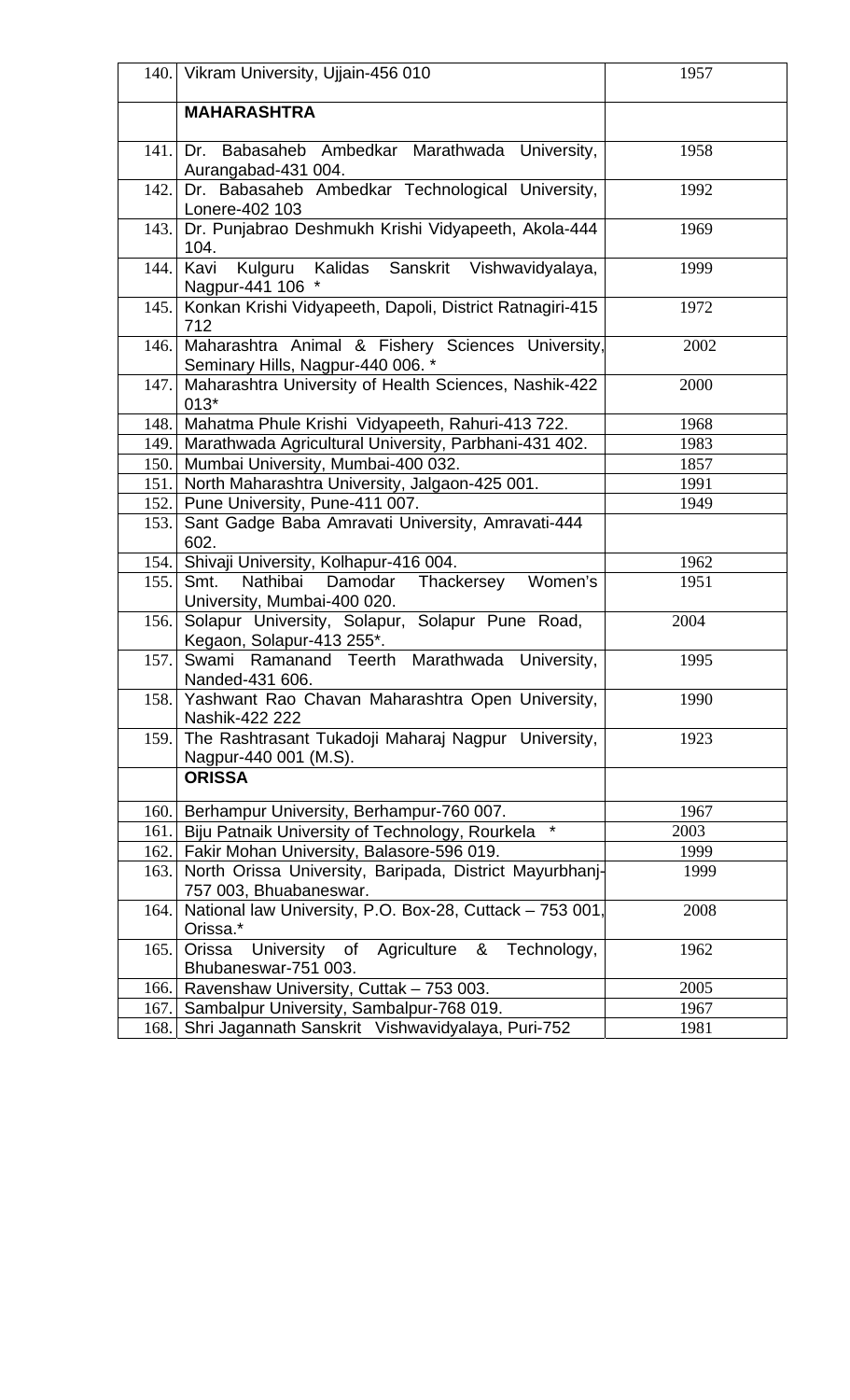|      | 003.                                                                                                                                                                   |      |
|------|------------------------------------------------------------------------------------------------------------------------------------------------------------------------|------|
| 169. | Utkal University, Bhubaneswar-751 004.<br>$\star$                                                                                                                      | 1943 |
|      | 170.   Utkal University of Culture, Bhubaneswar-751 009.                                                                                                               | 1999 |
|      | 171. Veer Surendra Sai University of Technology, P.O. Burla                                                                                                            |      |
|      | Engineering College, Distt. Sambalpur Orissa. (State                                                                                                                   |      |
|      | University)*                                                                                                                                                           |      |
|      | <b>PUNJAB</b>                                                                                                                                                          |      |
|      | 172. Baba Farid University of Health Sciences, Sadiq Road,<br>Faridkot-151 203.                                                                                        | 2002 |
| 173. | Guru Nanak Dev University, Amritsar-143 005.                                                                                                                           | 1969 |
| 174. | Guru Angad Dev Veterinary & Animal Sciences                                                                                                                            | 2005 |
|      | University, Ludhiana - 141 004.                                                                                                                                        |      |
|      | 175. Punjab Agricultural University, Ludhiana-141 004.                                                                                                                 | 1962 |
|      | 176. Punjab Technical University, Jalandhar-144 011 *                                                                                                                  | 1998 |
|      | 177. Punjabi University, Patiala-147 002.                                                                                                                              | 1962 |
| 178. | The Rajiv Gandhi National University of Law, Patiala -<br>147 001                                                                                                      | 2006 |
|      | <b>RAJASTHAN</b>                                                                                                                                                       |      |
| 179. | Jai Narain Vyas University, Jodhpur-342 011.                                                                                                                           | 1962 |
| 180. | Vardhman Mahaveer Open University, Kota-324 010.                                                                                                                       | 1987 |
|      |                                                                                                                                                                        |      |
| 181. | University of<br>Pratap<br>&<br>Maharana<br>Agriculture<br>Technology, Udaipur-313 001 *                                                                               | 2000 |
| 182. | Maharishi Dayanand Saraswati University, Ajmer-305<br>009.                                                                                                             | 1987 |
| 183. | Mohan Lal Sukhadia University, Udaipur-313 001.                                                                                                                        | 1962 |
|      | 184. National Law University, Jodhpur-342 004                                                                                                                          | 2004 |
| 185. | Rajasthan Agricultural University, Bikaner-334 006.                                                                                                                    | 1987 |
| 186. | Rajasthan Ayurveda University, Jodhpur *                                                                                                                               | 2004 |
| 187. | Jagadguru Ramanandacharya Sanskrit University, 2-<br>2 A Jhalana Doongri, Jaipur (Rajasthan). *                                                                        | 1998 |
| 188. | Rajasthan University, Jaipur-302 004.                                                                                                                                  | 1947 |
|      | 189.   Rajasthan University of Health Sciences, B - 1, Swai<br>Man Singh Road (Opp SMS Hospital), Jaipur*                                                              | 2005 |
| 190. | Maharaja Ganga Singh University, National Highway<br>No. - 15, Jaisalmer Road, Bikaner, Rajasthan.* (formal<br>name - University of Bikaner, 23, Civil Lines, Bikaner) | 2003 |
| 191. | Rajasthan Technical University, Akelgarh,<br>Rawat<br>Bhata Road, Kota*                                                                                                | 2006 |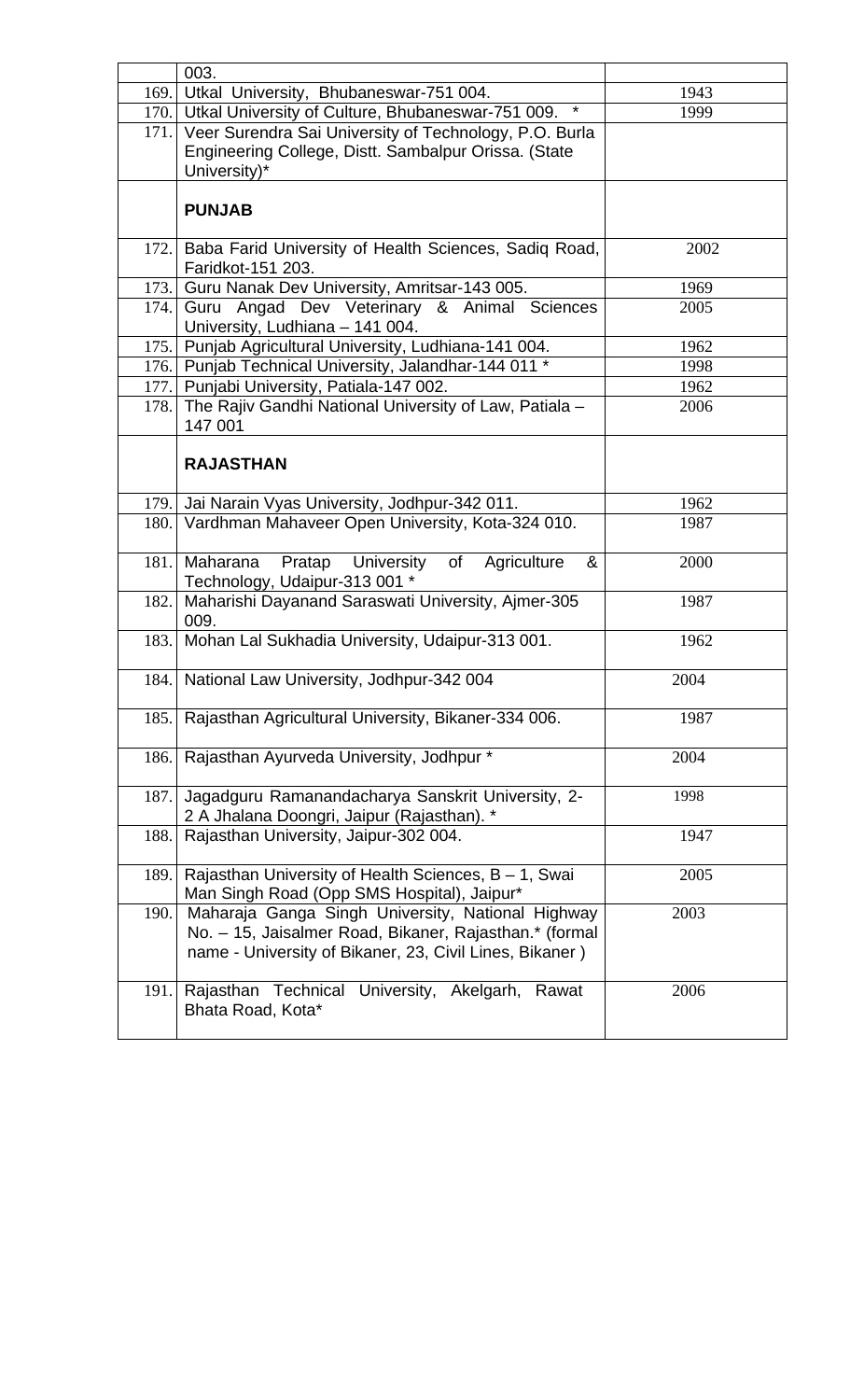|       | 192. University of Kota, Kota (Rajasthan) *                                                                                   | 2003 |
|-------|-------------------------------------------------------------------------------------------------------------------------------|------|
|       | <b>TAMILNADU</b>                                                                                                              |      |
| 193.1 | University, Alagappa Nagar, Karaikudi-630<br>Alagappa<br>003.                                                                 | 1985 |
| 194.  | Anna University, Guindy, Chennai-600 025.*                                                                                    | 2006 |
|       | 195. Anna University, Tiruchirapalli, Tamilnadu.*                                                                             | 2006 |
| 196.  | Anna University, GCT Campus, Thandagam Road,<br>Coimbarote - 641 013, Tamilnadu.*                                             | 2006 |
|       | 197. Anna University Tirunelveli, Tirunelveli, Tamilnadu*                                                                     | 2006 |
|       | 198. Annamalai University, Annamalainagar-608 002.                                                                            | 1929 |
| 199.  | Anna University of Technology, Central Polytechnic<br>Campus, Tharamani, Chennai - 600 113 Tamil Nadu.<br>(State University)* | 2010 |
| 200.  | Bharathiar University, Coimbatore-641 046.                                                                                    | 1982 |
| 201.  | Bharathidasan University, Tiruchirappalli-620 024.                                                                            | 1982 |
| 202.  | Madras University, Chennai-600 005.                                                                                           | 1857 |
| 203.  | Madurai Kamraj University, Madurai-625 021.                                                                                   | 1965 |
| 204.  | Manonmaniam Sundarnar University, Thirunelveli-627<br>12.                                                                     | 1992 |
| 205.  | Mother Teresa Women's University, Kodaikanal-624<br>102.                                                                      | 1984 |
|       | 206. Periyar University, Salem-636 011.                                                                                       | 1998 |
|       | 207. Tamil University, Thanjavur-613 005.                                                                                     | 1981 |
|       | 208. Tamilnadu Agricultural University, Combatore-641 003.                                                                    | 1971 |
|       | 209. Tamil Nadu Open University, Directorate of Technical<br>Education Campus, Guindy, Chennai-600 025*.                      | 2004 |
|       | 210. Tamilnadu Dr. Ambedkar Law University, Chennai-600<br>028.                                                               | 1998 |
|       | 211. Tamilnadu Dr. M.G.R. Medical University, Anna Salai,<br>Chennai-600 032.                                                 | 1989 |
| 212.  | Tamilnadu Physical Education and Sports University, 8th<br>Floor, EVA Sampat Maaligai, College Road, Chennai*                 | 2005 |
|       | 213. Tamilnadu Veterinary & Animal Sciences University,<br>Chennai-600 051.                                                   | 1990 |
|       | 214. Thiruvalluvar University, Fort, Vellore-632 004. *                                                                       | 2003 |
|       | 215. Tamil Nadu Teacher Education University, Kamarajar<br>Salai, Chennai - 600 005.*                                         | 2008 |
| 216.  | Anna University of Technology, Tirunelveli-627 007,<br><b>Tamil Nadu</b>                                                      | 2011 |
| 217.  | Anna University of Technology, Madurai-625002, Tamil<br>Nadu                                                                  | 2011 |
|       | <b>UTTAR PRADESH</b>                                                                                                          |      |
| 218.  | Bundelkhand University, Jhansi-284 128.                                                                                       | 1975 |
| 219.  | Chandra Shekhar Azad University of Agriculture &                                                                              | 1974 |
|       | Technology, Kanpur-208 002.                                                                                                   |      |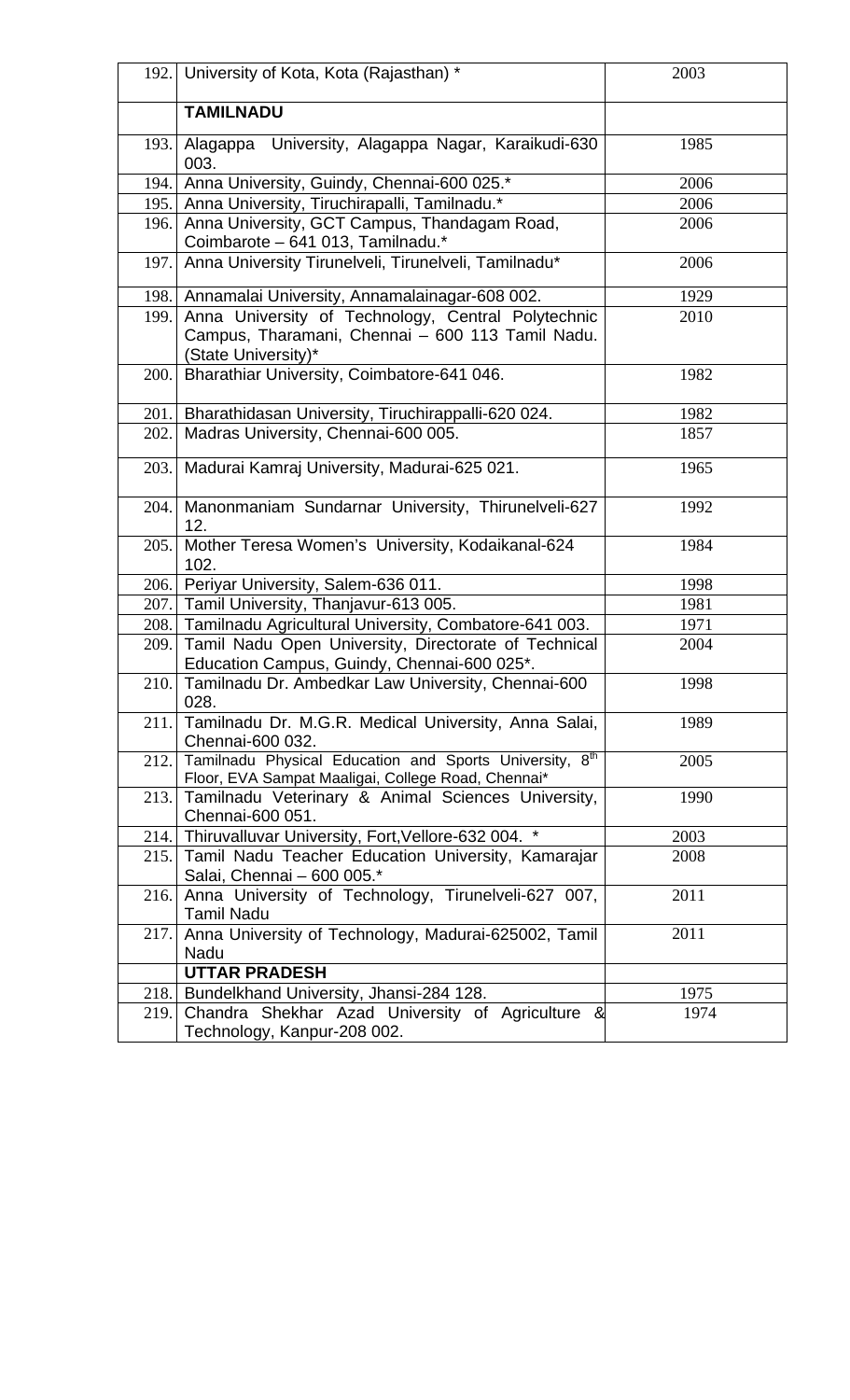|       | 220. Chatrapati Sahuji Maharaj Kanpur University, Kanpur-<br>208 024.                                                                                | 1965 |
|-------|------------------------------------------------------------------------------------------------------------------------------------------------------|------|
| 221.  | Choudhary Charan Singh University, Meerut-250 005.                                                                                                   | 1965 |
| 222.  | Deen<br>Upadhyay<br>Gorakhpur<br>Dayal<br>University,                                                                                                | 1957 |
|       | Gorakhpur-273 009.                                                                                                                                   |      |
|       | 223. Dr Ram Manohar Lohia Awadh University, Faizabad-<br>224 001.                                                                                    | 1975 |
| 224.1 | Dr. Ram Manohar Lohiya National Law University,<br>Sector -D-1, L.D.'A', Kanpur Road Scheme, Lucknow.*                                               | 2005 |
| 225.  | Dr.<br>Shukantla<br>Mishra<br>Uttar<br>Pradesh<br>Viklang<br>Vishwavidyalaya, Lucknow, Uttar Pradesh*                                                | 2008 |
|       | 226. Dr. B.R. Ambedkar University, Agra-282 004.                                                                                                     | 1927 |
| 227.1 | Gautam Buddha University, Greater Noida, District-<br>Gautam Budh Nagar, Uttar Pradesh - 201 308*                                                    | 2002 |
|       | 228. King Georges Medical University, Lucknow-226 003.*                                                                                              | 2004 |
|       | 229. Lucknow University, Lucknow-226 007.                                                                                                            | 1921 |
|       | 230. M.J.P.Rohilkhand University, Bareilly-243 006.                                                                                                  | 1975 |
|       | 231. Mahatma Gandhi Kashi Vidyapeeth, Varanasi-221 002.                                                                                              | 1974 |
| 232.1 | Narendra Deo University of Agriculture & Technology,<br>Faizabad-224 229.                                                                            | 1974 |
| 233.  | Sampurnanand Sanskrit Vishwavidyalaya, Varanasi-<br>221 002.                                                                                         | 1958 |
| 234.  | Sardar Vallabh Bhai Patel University of Agriculture &<br>Meerut-250 110 (U.P). *<br>Technology,                                                      | 2004 |
|       | 235.   U.P. King George's University of Dental Science,<br>Lucknow-226 003* (U.P).                                                                   | 2004 |
|       | 236. U.P. Rajarshi Tandon Open University, 17, Maharshi<br>Dayanand Marg, (Thornhill Road), Allahabad-211 001<br>$(U.P)^*$ .                         | 2004 |
|       | 237. Uttar Pradesh Technical University, Sitapur Road,<br>Lucknow226 021. *                                                                          | 2001 |
|       | 238. Veer Bahadur Singh Purvanchal University, Jaunpur-<br>222 002.                                                                                  | 1987 |
| 239.1 | Mahamaya Technical University, C-22 Sector-62,<br>Noida, G.B. Nagar, Uttar Pradesh-201301                                                            | 2011 |
|       | <b>UTTARAKHAND</b>                                                                                                                                   |      |
| 240.1 | Doon University, Campus Office, 388/2, Indira Nagar<br>Dehradun.                                                                                     | 2005 |
| 241.  | G.B. Pant University of Agriculture and Technology,<br>Pantnagar-263 145.                                                                            | 1960 |
| 242.1 | Kumaun University, Nainital-263 001.                                                                                                                 | 1973 |
| 243.1 | Uttaranchal Sanskrit University, Hardwar-249 401<br>(Uttranchal).*                                                                                   | 2005 |
| 244.  | Uttrakhand Technical University, A-12, Saraswati<br>Vihar,<br>Lover<br>Aghoewala,<br>Post-Dhalanwala,<br>Dehradun, Uttrakhand*<br><b>WEST BENGAL</b> | 2008 |
|       |                                                                                                                                                      |      |
|       | 245. Aliah University, Kolkata, West Bengal.*                                                                                                        | 2007 |
|       | 246. Bidhan Chandra Krishi Vishwavidyalaya, Mohanpur,<br>Nadia-741 252.                                                                              | 1974 |